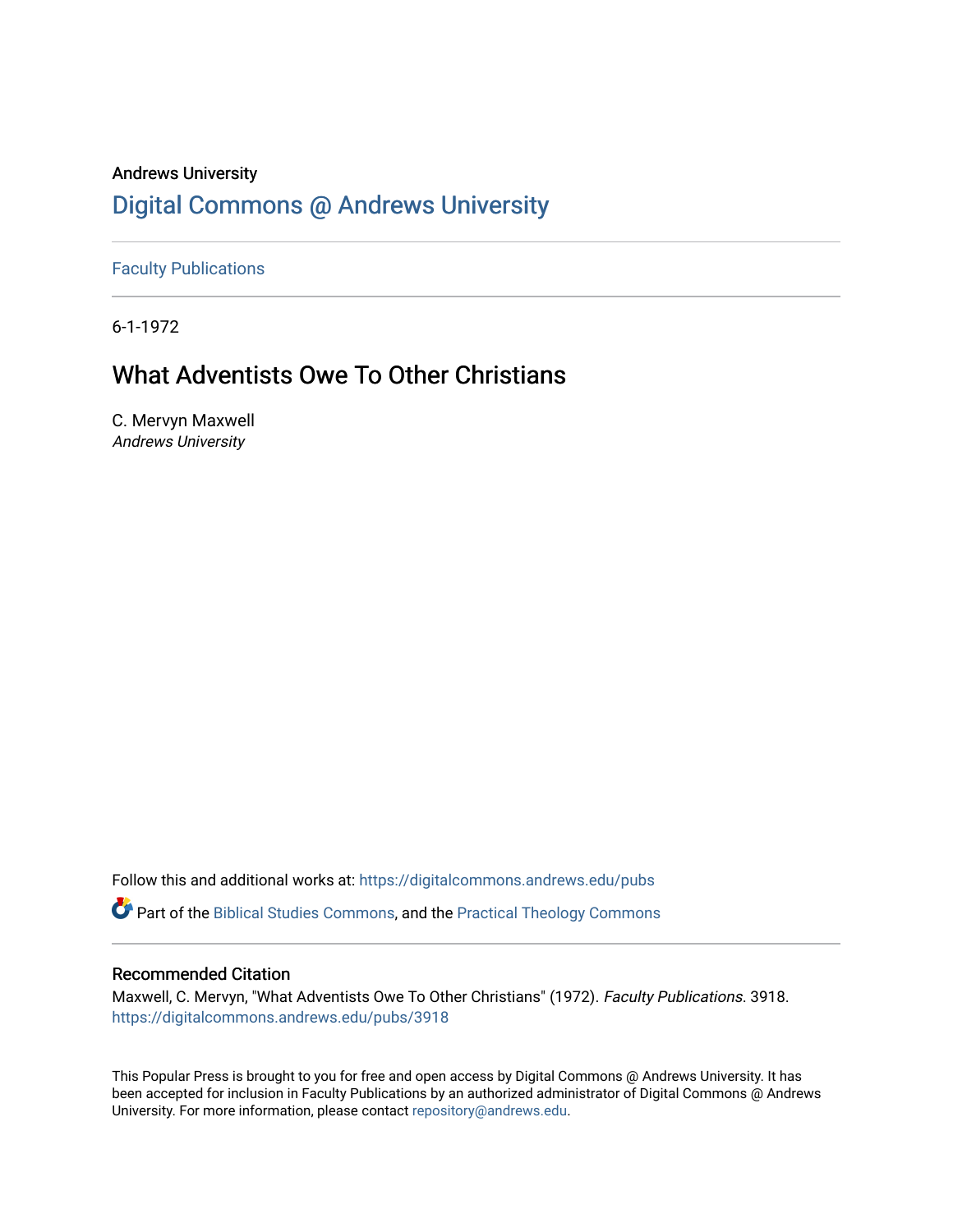

# **WHAT ADVENTISTS OWE TO OTHER CHRISTIANS**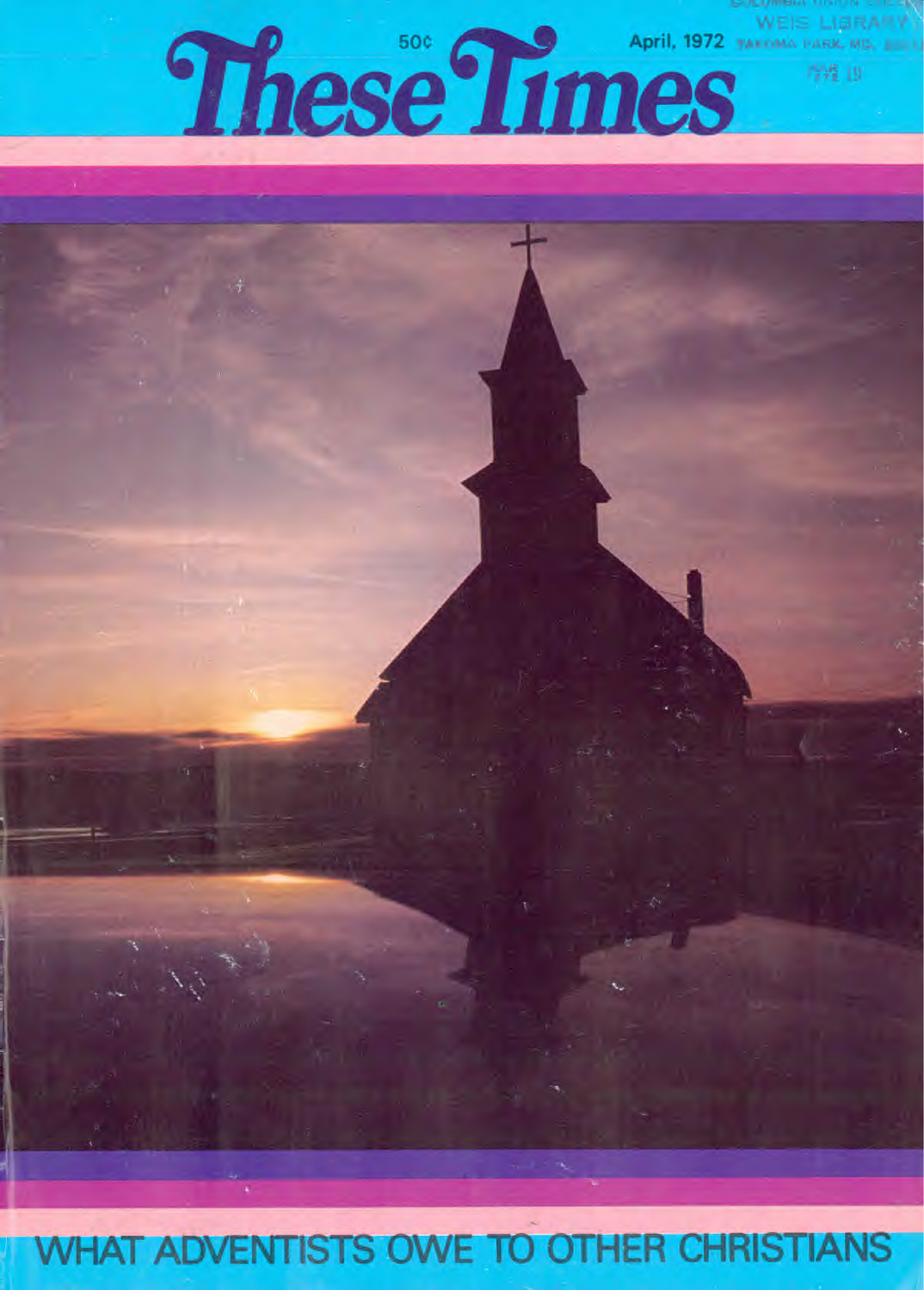# **What Adventists owe ter Christians**

 $\frac{1}{2}$ 

*••=11•••••••••-•••* 41•••••••

**•••••••• .1••••=1.1** 

Most of the beautiful Christ-centered truths which Seventh-day Adventists hold dear, they first learned from the Methodists, Baptists, Lutherans, Presbyterians, and Roman Catholics.

By C. Mervyn Maxwell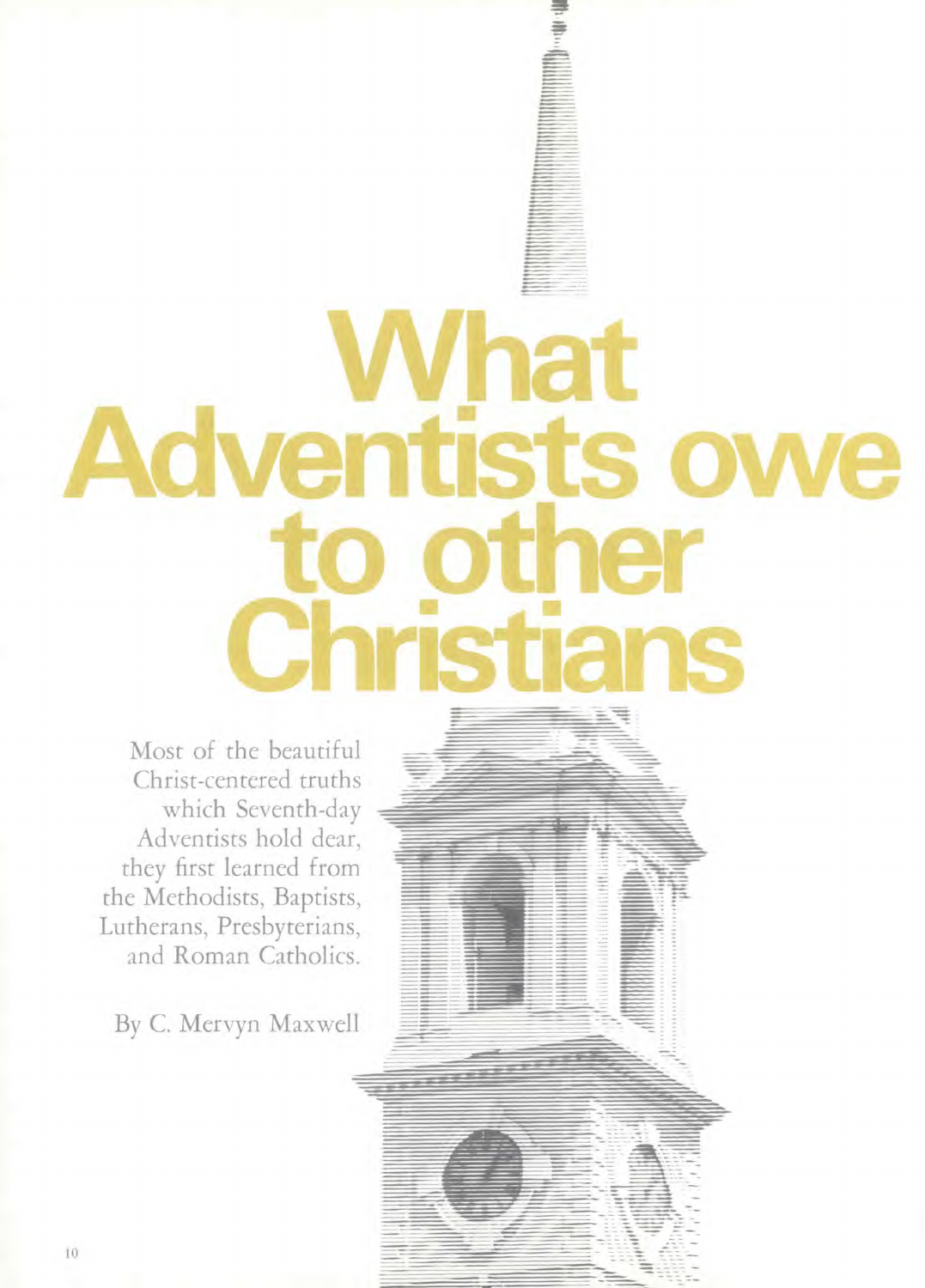SEVENTH-DAY ADVENTISTS owe a debt<br>
S of gratitude to their Christian friends of other denominations. Let me tell you the story of how it came about.

Once when Jesus was on earth, His enemies among the church hierarchy dispatched a contingent to arrest Him. Much to their annoyance, the soldiers returned empty-handed—but with a glow of joy on their faces. When the angry priests demanded an explanation, the officers replied, "Never man spake like this man." They had heard Jesus say things so helpful, so filled with the promise of new life that, at the risk of their careers, they had refused to stop Him.

On another occasion, the Bible says, a crowd marveled at "the *gracious*  words which proceeded out of his mouth."

And gracious words they were. As Jesus touched one after another on the things that concern us most, He treated each one in such an inspiring and wonderful way that people knew He must indeed be the Son of God.

Filled with the Spirit of Christ, the apostles in a similar way passed on to us beautiful Christ-centered doctrines.

And then something went wrong. Paul had warned that after his death false teachers would rise (Acts 20:29, 30), and his words proved too tragically right. Many of the truths told in the New Testament became in the early Middle Ages sad caricatures of their former selves.

For instance, Jesus had taught that anyone who believed in Him could be saved—by faith. "For God so loved the world, that he gave his only begotten Son, that *whosoever believeth* in him should not perish, but have everlasting life." John 3:16. Paul, too, had taught that salvation was dependent on simple faith alone: "By grace you have been saved through faith; and this is not your own doing, it is the gift of God not because of works, lest any man should boast." Ephesians 2:8, 9, R.S.V.

Never was this fundamental Christian truth totally forgotten. Christian theologians have always spoken of God's forgiving grace. Yet in the confusion of the Middle Ages anxious souls eager to know how they might find peace with God were often taught that, in addition to believing, they must go on pilgrimages, visit shrines, per-

form penances of many kinds, and above all remain in good relationship with their pastors; for ministers, it was understood, held in their own hands the keys to heaven and hell and could punish anyone they thought did wrong.

When asked by His concerned disciples to tell when the world would end, Christ promised that He Himself would return in the clouds of heaven as all His angels gathered God's children to begin together the wonderful new age the prophets had foretold. (Matthew 24.) On another occasion in relation to the same subject, He said quietly, "Set your troubled hearts at rest. . . . If I go, . . . I shall come again and receive you to myself, so that where I am you may be also." John 14:1-3, N.E.B.\* Through the Apostle John, Jesus promised on still another occasion that after the second coming all who were overcomers would sit with Him on His throne. (See Revelation 3:21.)

What happened to these promises is almost incredible. Christ's loving words were so reinterpreted by theologians of the Middle Ages that they made them apply not to the personal coming of Jesus to gather His followers into an eternal kingdom of love and peace, but to the organization of the medieval Christian church, with its hierarchy of archbishops, bishops, and priests ruling as a power structure stronger than the state. Christians were told to look at the bishops seated on their thrones (cathedra) in their churches (cathedrals) as already sharing Christ's throne. His new kingdom was not one of universal love and peace for every humble believer but of the never-ending struggle between priests and kings, church and state. The literal return of Christ was not denied, of course, but it was thrust so far off into a dim and misty future that it was virtually forgotten.

Just before He died, Christ gathered His disciples about Him to institute a spiritual meal. So that His followers might think of Him every time they ate, Jesus took the bread and wine His disciples were using and passed it around with the words, "This is my body," "This is my blood," "Eat and drink in remembrance of me."

Diaries and devotional works of monks and saints reveal that for many Christians the Lord's Supper continued throughout the Middle Ages to be an

occasion for intimate spiritual intercourse with a personal Saviour. At the same time, the simple words of Jesus, "This is my body," translated into the Latin, *"Hoc est corpus meum,"* were believed to turn the Communion bread into the bleeding flesh of Christ, and to make the wine so sacred that laymen were forbidden to drink it lest they accidentally spill the "blood of God."

Superstitious folk entered churches at midnight to steal away fragments of the flesh of Christ and sprinkle it for good luck among their cabbages. There was little need for sermons or indeed for any worship save at the moment when the bell began to ring and the pastor pronounced, *"Hoc est corpus meum."* Services were accelerated that this moment of divine encounter might come the quicker, and in the process, illiterate listeners caught his words as, "Hocus-pocus"! Christ's words of spiritual fellowship became for millions nothing more than magic!

Do these alterations of truth surprise you? Then you should thank God that during the course of history men and women arose who recovered New Testament truth in its original beauty.

One of the first great Christians to begin the arduous task of removing the superstitions that encrusted Christ's truths was the well-known Morning Star of the Reformation, John Wycliffe. Wycliffe was a busy statesman as well as a theologian. As a loyal Catholic he knew that he loved the Lord Jesus and that Christ was the source of all truth. He begged his fellow Catholics to lay aside various man-made "traditions" and return to the simple words of Scripture. Enemies threatened to kill him. Attacked by a serious illness, he lay apparently dying, and his enemies came to mock him. But he rose up in his bed and declared, "I shall not die, but shall live to make manifest the errors of your ways." God blessed him. Wycliffe became the father of the first translation of the Bible into English. Hundreds of handmade copies were circulated. Special Catholic preachers called Lollards were sent about England in a distinctive garb, reading this Bible to the people and teaching them to put Scripture above tradition.

Contemporaneous with Wycliffe and well acquainted with his position were John Huss and Jerome of Prague, pro-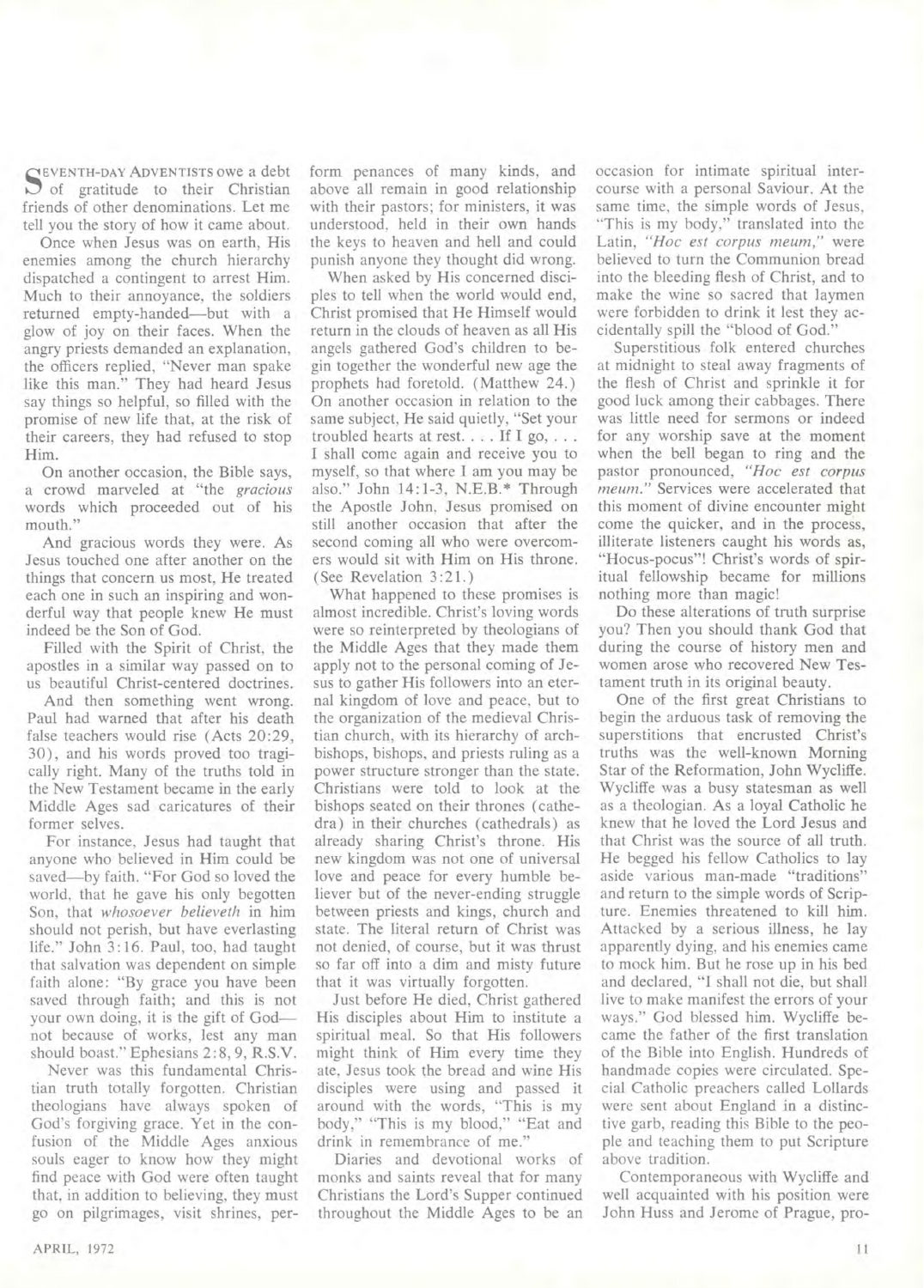fessors in a Catholic university in Bohemia. The special concern of these men centered in Christ's desire that His followers partake of the wine at Communion as well as the bread. As Catholic priests they yearned to bring the blessing of the cup to their parishioners. Thousands of the faithful in central Europe heard their teachings with deepest gratitude. Many of them, along with Huss and Jerome themselves, gave their lives in exchange for their newfound faith in the Lord. They did it gladly. It was because they loved Jesus that they wanted to participate with Him in the Lord's Supper in the way that He intended us to.

A century passed, and Martin Luther appeared. As a faithful Catholic he, too, held in high regard the mystic fellowship with Christ in the Lord's Supper. As a professor in a Catholic university he was required to teach the Bible as the Word of God. But his feelings were disturbed with doubt. So many ritual penances were required of him that heaven seemed impossible and God nothing but an angry judge. "Love Christ?" he asked in a moment of particular anguish; "I hate Him."

Luther's first step to genuine hope came as, in his Augustinian monastery, he studied the writings of Saint Augustine. With intense excitement he one day rediscovered in the Bible itself the magnificent truth that sinners are not saved by works but by simple faith in the life and death of the Lord Jesus Christ. It seemed as though the gates of Paradise opened wide and he walked right in.

God is indeed a God of love, Luther found, who has chosen us "in the beloved." There is no need for priests to intercede between us and God—save for our Great High Priest, Jesus Christ Himself. In fact, in our right to approach the Deity for ourselves, every man is his own priest. We are (as the Bible says) a kingdom of priests, a royal nation—and "as priests we are worthy to appear before God to pray for others and to teach one another the divine things. These are the functions of priests, and they cannot be granted to any unbeliever. Thus Christ has made it possible for us, provided we believe in Him, to be not only His brethren, co-heirs, and fellow-kings, but also His fellow-priests. Therefore we may boldly come into the presence of God in the spirit of faith . . . and cry `Abba, Father!' " ("The Freedom of the Christian Man," *Three Treatises,*  p. 290. Revised edition.)

Now Martin Luther accepted the discoveries of John Wycliffe and of Huss and Jerome that the "Bible and



the Bible only" is the rule of the Christian's faith. Everyone knows that at the Diet of Worms in 1521 Luther declared with consummate courage, "My conscience is captive to the Word of God. . . . Here I stand. I cannot do otherwise."

Luther also accepted what Wycliffe and Huss had discovered, namely that the bread does not turn into the actual body and blood of Christ; that Christ had never intended this. The Lord's Supper for Luther came to be a supreme symbol of Christ's sacrifice for the free forgiveness of all our sins. Thus Luther accepted insights of previous Christians in their rediscovery of truth, added others of his own, and passed them on to millions after him.

All over northern Europe hundreds of thousands of Catholics rejoiced with Martin Luther. Large numbers gave their lives for their faith—Lutheran ministers were hanged from trees in batches—but it seemed to them cheap enough to give all in exchange for the wonderful new light that had come to them about their wonderful Saviour.

In France and Switzerland other devoted Catholics continued their study of the Scriptures and discovered additional truths that had been obscured in the Middle Ages. The most notable of these was of course John Calvin. Cal-

yin is the father of the Presbyterians, the Congregationalists, and the Baptists today. He was blessed with a mind that was as logical as Luther's was enthusiastic, and in the providence of God it fell to him to systematize the exciting Biblical truths that were newly coming to light.

It is unfortunate that his name has become so strongly associated with the doctrine of predestination. True, he did teach it, but to the people of his time it did not sound as it does to us today. Then people had been taught that their destiny depended on the whims of priests and bishops who held the keys to the kingdom of heaven. Calvin quoted New Testament passages to show that the Christian was indeed predestinated—not by any man, however, but by God *before the foundation of the world.* (Ephesians 1:4.) It is impossible for us today to grasp the immense relief that came over Calvin's congregations when they learned from the Bible that their destiny was so far removed from the fickle whims of pastors that it was settled by God thousands of years before these men were born.

Calvin was not completely correct in his doctrine of predestination. He taught that once a man had been chosen by God for salvation, even the man himself could not choose to be lost. Calvin did not get this from the New Testament but from the theologian Saint Augustine of the early Middle Ages. Nonetheless, when he put man's destiny in the hands of God rather than in the hands of men, Calvin was moving his people significantly closer to the glorious truths of Scripture.

Calvin did something else which in contrast to Luther is more a matter of emphasis than specific teaching: that is, whereas Luther tended to emphasize the truth of forgiveness (justification by faith), Calvin tended to emphasize the promise of victory and of overcoming grace (sanctification by faith). Calvin laid earnestly before his followers the grace of victory over sin and challenged them to live better each day than they had the day before. Whereas Luther recovered chiefly the doctrine about our transformed status before God, Calvin emphasized the transformation of character that God's grace makes possible.

Because a man got drunk yesterday is no proof that he needs to get drunk again today. The fact that you got angry with your wife yesterday is no reason under God that you need to be angry with her again tomorrow. In Christ there is victory over every sin—even over every tendency to sin. And you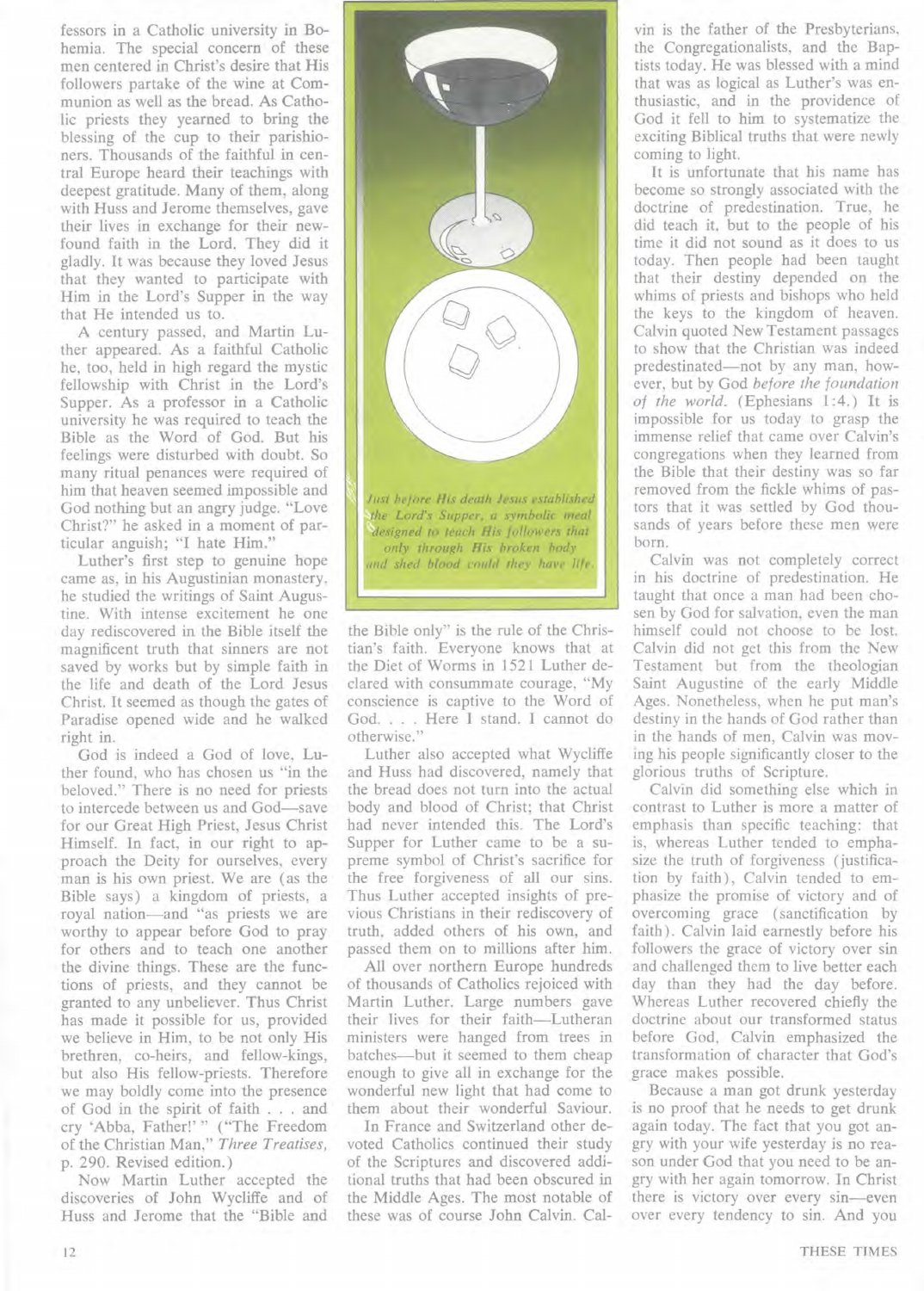can experience this victory.

Just as thousands of devoted Catholics accepted Luther's teachings in the northern part of Europe, many at the expense of their lives, innumerable others in other parts of Europe accepted with gratitude the recovered truths Calvin taught them, and many of these, too, gave their lives.

In Britain the followers of Calvin came in time to be known as Puritans because of their deep concern to cleanse the rather immature Christianity characterized by the Anglican denomination of the day. To the Puritans we owe the King James Version. In 1603 they petitioned King James I for a new translation for use in worship services, and the king complied, appointing forty-seven scholars of the realm to undertake the task. Eight years later, in 1611, the famous King James Version came off the press. Who can estimate what this translation has done for the glory of God through the centuries!

Meanwhile, on the continent of Europe devoted Catholic laymen and priests continued the study of the Bible, further uncovering forgotten truths. Some discovered that Jesus had told His disciples to teach men the truth and *then* baptize them; that Jesus had said, "Go . . . and *teach . . .* and baptize" (see Matthew 28:18-20), and "He that *believeth* and is baptized shall be saved" (Mark 16:16).

It dawned on them that by sprinkling babies and naming the procedure "baptism," they were cheating their children out of one of the most meaningful experiences of their lives. Millions of people were being called Christians who had never been challenged to think through the claims of their Saviour and make up their own minds about serving Him. Immediately these good folk called on one another to accept "believer's baptism." They invited their fellow Christians who had come of age and had a chance to study the Bible for themselves to make a mature decision in favor of their Lord and then to kneel and have water poured three times over their head in the name of the Father and of the Son and of the Holy Spirit.

This experience was so significant to those who participated in it that it made them, too, willing to give up their lives when necessary. The first Anabaptist to die was a lovely Swiss girl whose head was held under water in a horse trough in mock imitation of believer's baptism. Others died this way or by being drowned in rivers. Others were burned at the stake, or, more fearfully, barbecued at a stake set up close to a



fire. Still others were laid on open coffins built too small for them as soldiers pounded them in with their hob-nailed boots.

Sometime later other Christians discovered that not only does the Bible invite us to be baptized when we are mature and able to understand, but that it also prescribes a particular mode of baptism. This led to baptism by immersion, explained by Paul to be a symbol of the burial and resurrection of the Lord Jesus. "Know ye not, that so many of us as were baptized into Jesus Christ were baptized into his death? . . . that like as Christ was raised up from the dead by the glory of the Father, even so we also should walk in newness of life." Romans 6:3, 4. Thus came into being the Baptists we know today.

The Baptist movement in America began among Presbyterian and Congregationalist churches in New England after the preaching of the eloquent evangelist George Whitefield. In the early eighteenth century Whitefield labored impassionately to revive the churches both in England and in the British colonies, pleading with them to recover the vitality of New Testament Christianity and warning them to escape the danger of being unconverted themselves and of following unconverted ministers. When some local pas-

tors in New England took offense, their people formed separate congregations of their own. Quickly Baptist revivals swept south to Virginia and the Carolinas, then on to Kentucky and other Southern states. This is why the American South today is so blessed with Baptist churches.

The same century that saw the rise of the American Baptists saw also the birth of the Methodists. Calvin's preaching on predestination had begun to age. No longer was it a glorious contrast to a medieval error. Millions of Protestants did not know the earlier fear of priests that had made God's predestination seem a wonderful relief, and for them the fear arose that God Himself might actually have elected them to be lost! In the providence of God, John Wesley recovered the New Testament truth that salvation is free for all—for "whosoever believeth." (John 3:16.)

Wesley accepted the principles of "the Bible and the Bible only," the priesthood of every believer, the status of the Lord's Supper as a simple memorial bringing through faith the rich presence of Christ, and he accepted the doctrine taught by Calvin that the Christian's life should be a transformation of the old and not marred by continuous repetition of sin. Unfortunately Wesley always held to infant baptism, though nonetheless he allowed that baptism by immersion was a New Testament doctrine and permitted his followers to choose it if they wished. Thus Wesley, like other Reformers before him, accepted the recovered truths others had found, added to them, and passed on a glorious heritage to millions.

From time to time leaders arose among the Christian churches, both Protestant and Catholic, guiding the people to fasten their hope on the second coming of Christ. Luther certainly considered the second coming a vital doctrine. The Wesley brothers taught their followers to sing its glory. But it was not until the early nineteenth century that the second coming of Christ was restored to the luster it so richly deserves. In the United States there developed a great Second Advent Awakening in the first half of the nineteenth century. It is regrettable that most people associate this awakening with the name of only one man, the Baptist preacher William. Miller. In actual fact, more than two thousand in many different denominations, Baptist, Methodist, Episcopalian, Quaker, and others, led out in this dramatic reemphasis on the coming of Christ.

And by no means was this move-